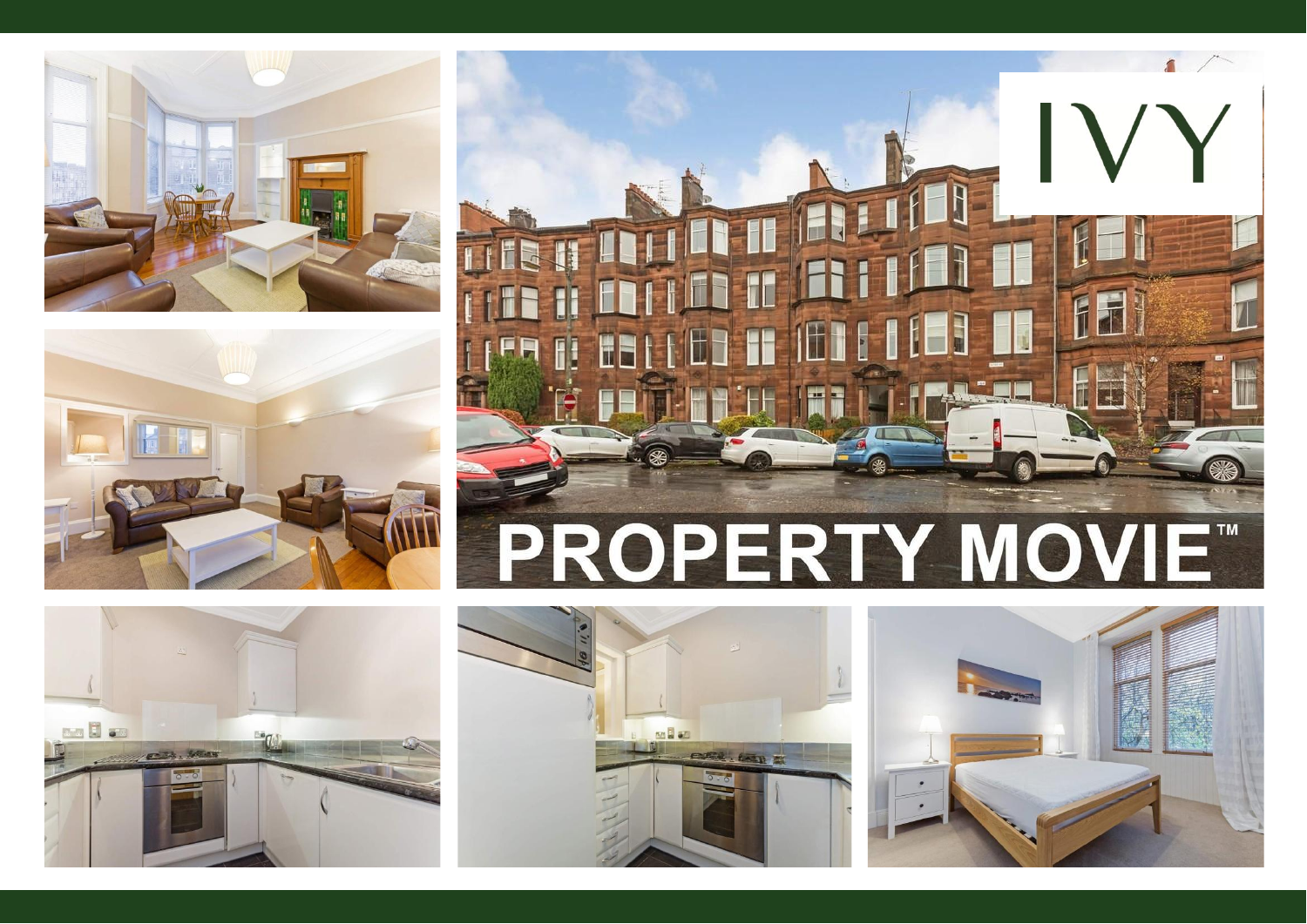



## Offers Over £195,000

2/2 102 Novar Drive Hyndland **Glasgow** G12 9SU

## EPC Rating '78'

Impressive red sandstone second floor tenement apartment located in the heart of Hyndland in Glasgow's leafy west end. Hyndland has everything on its doorstep; numerous private & open sports clubs, Hyndland Train station with regular direct train services to both Glasgow & Edinburgh city centres, a superb selection of delis and specialist shops, several parkland spaces and plenty of coffee shops and eateries to choose from.

The accommodation comprises; square reception hall, stylish bay window lounge-dining room with open views down Airlie Street and up and down Novar Drive, contemporary kitchen, which is semi open plan to the lounge creating a sociable, connected link between the rooms. To the rear there are 2 excellent double bedrooms, the master being traditionally proportioned and bedroom 2 benefitting from an excellent provision of fitted storage and to complete the layout there is a superb 4 piece bathroom with separate shower, traditional bath, quartz tiling, heated towel rail and fitted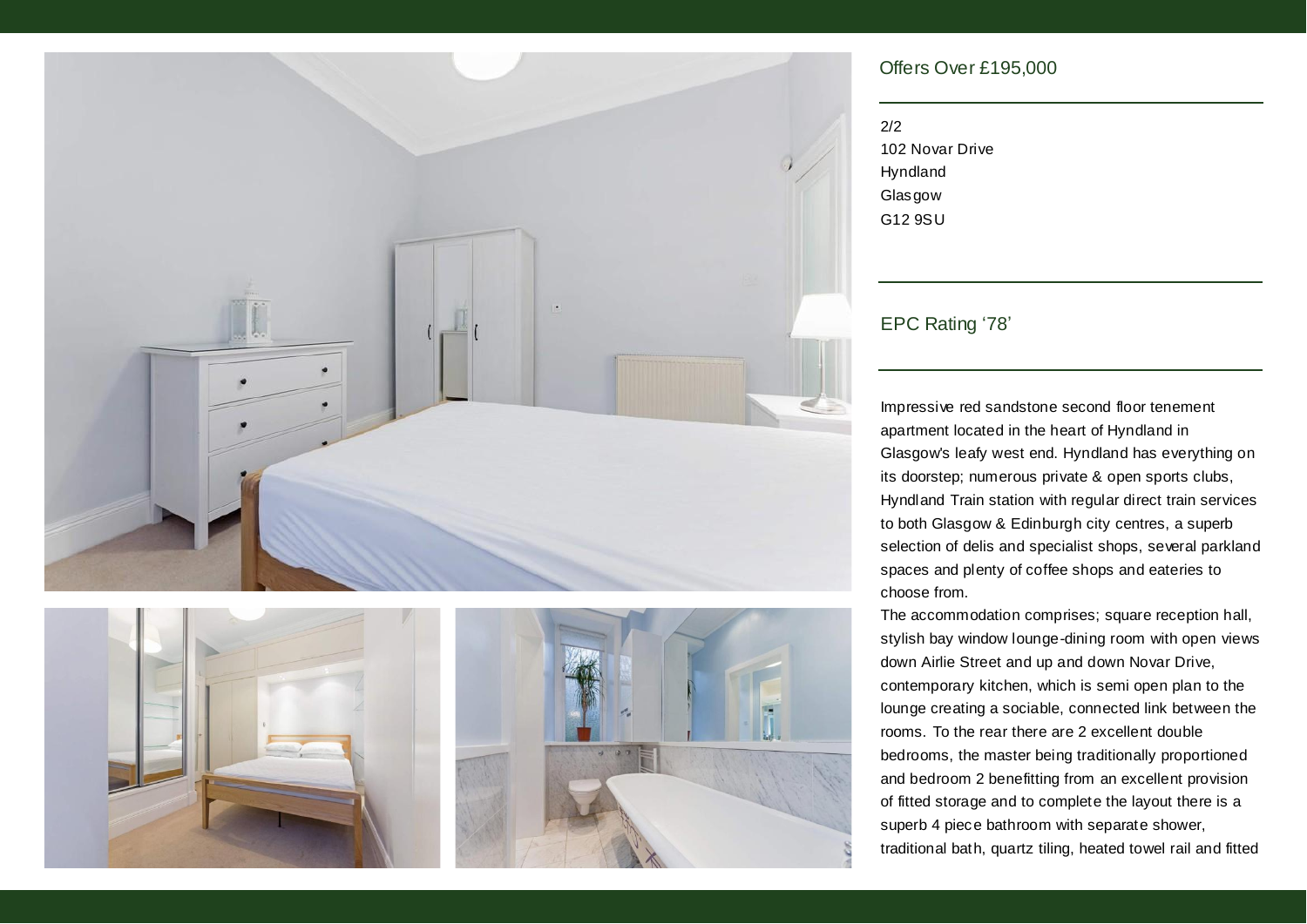

mirrors. The property has gas central heating, double glazed windows and a newly refurbished close. This quintessentially west end flat is sure to impress and with a location hard to beat, this property will enjoy great popularity. Great flat, great location